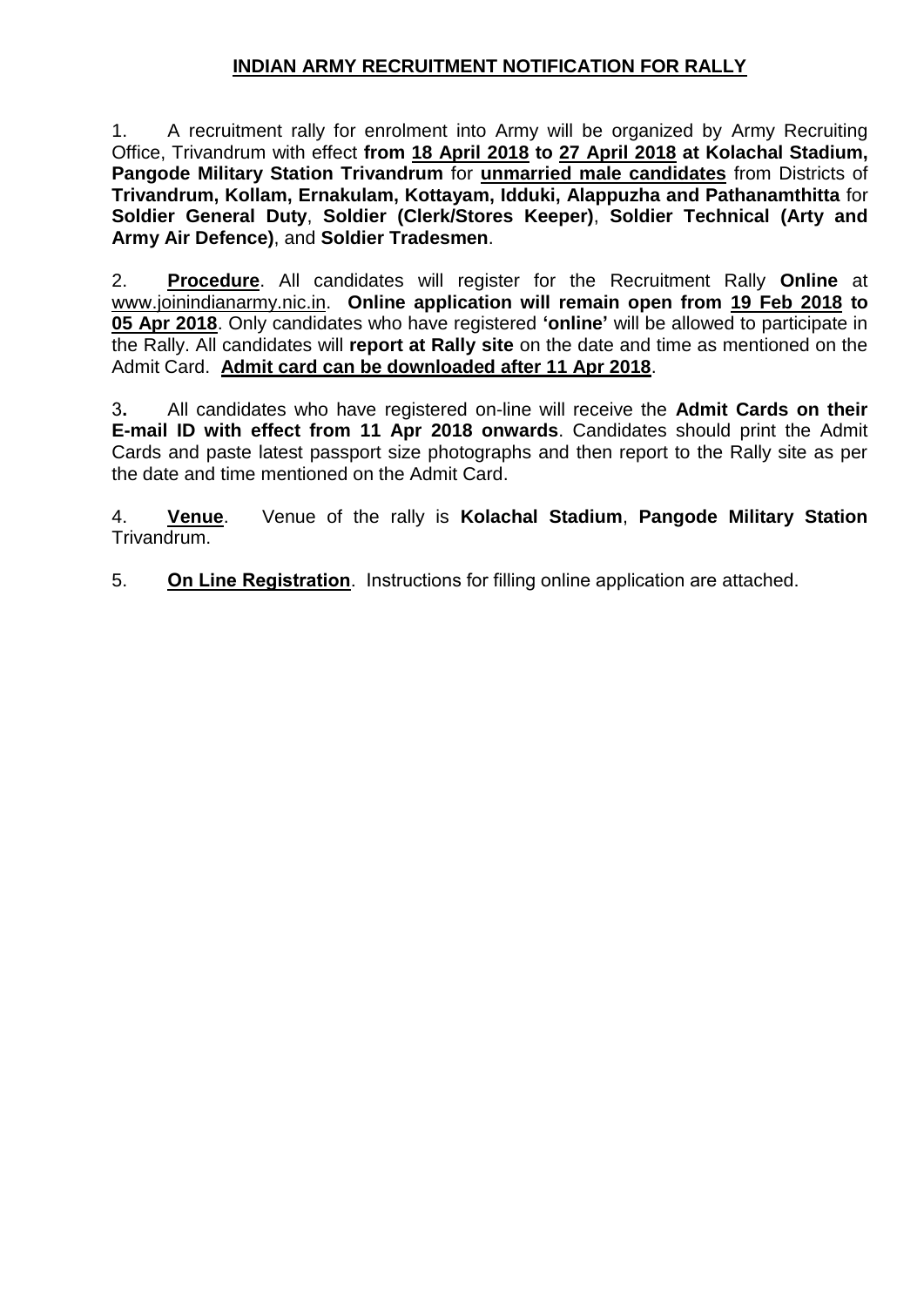# 6. **Minimum Education Qualification**.

| Ser<br><b>No</b> | Category                                                                                         | <b>Minimum Education Qualification</b>                                                                                                                                                                                                                                                                                  |  |  |  |
|------------------|--------------------------------------------------------------------------------------------------|-------------------------------------------------------------------------------------------------------------------------------------------------------------------------------------------------------------------------------------------------------------------------------------------------------------------------|--|--|--|
| (a)              | Soldier GD<br>(Age as on<br>01 Oct 2018<br>171/2 to 21 Years)                                    | Should have secured minimum 33% marks in each<br>(i)<br>subject and 45% in aggregate in class X.  In case of<br>higher education, stipulation of percentage for aggregate is<br>only waived off.<br>or                                                                                                                  |  |  |  |
|                  |                                                                                                  | For State Education Board including CBSE<br>(ii)<br>(Grading System CBSE) Min of D grade (33-40) in each<br>subject and overall aggregate of C-2 grade or 4.75 pts.<br>or                                                                                                                                               |  |  |  |
|                  |                                                                                                  | For Kerala Board (SSLC/HSE/VHSE) Min C grade<br>(iii)<br>in each subject.                                                                                                                                                                                                                                               |  |  |  |
| (b)              | Soldier Clk/SKT<br>(Age as on<br>01 Oct 2018<br>17 <sup>1</sup> / <sub>2</sub> to 23 Years)      | Should have secured 60% in aggregate and 50% in<br>(i)<br>each subject in CI XII. Should have studied English and<br>Maths/Accts/Book Keeping in SSLC or CI XII and secure<br>min 50% in each of these subjects, in Class X or Class XII.                                                                               |  |  |  |
|                  |                                                                                                  | (ii) If a candidate is graduate with Math and English as his<br>subjects in graduation, he should have secured 50% in<br>graduation in Math /English. A graduate not having<br>English and Maths/Accts/Book Keeping, should have<br>scored min 50% in English & Maths/Accts/Book Keeping in<br>Class SSLC or Class XII. |  |  |  |
|                  |                                                                                                  | (iii) <b>VHSC</b> Part-1 & II and Gp II or III of Part III with $60\%$<br>marks in aggregate and min 50% in each subject if<br>qualified in math or accounts in class 10th. Simple pass in<br>VHSE if graduate.                                                                                                         |  |  |  |
|                  |                                                                                                  | Part I & II and Gp I or IV of Part III with 60% marks<br>(iv)<br>in aggregate and minimum 50% in each subject if not<br>qualified in math or accounts in class 10th. Simple pass in<br><b>VHSE</b> if graduate                                                                                                          |  |  |  |
| (c)              | Soldier<br><b>Technical</b> (Arty<br>Army<br>and<br>Air<br>Defence)<br>(Age as on<br>01 Oct 2018 | (i)<br>10+2/Intermediate exam pass in Science with<br>Physics, Chemistry, Maths and English with 50% marks in<br>aggregate and 40% marks in each subject. In case for<br>grading system C2 grading in each subject and aggregate<br>points 5.                                                                           |  |  |  |
|                  | 17 1/2 to 23 Years)                                                                              | (ii)<br>10+2/Intermediate exam pass in Science<br>with<br>Physics, Chemistry, Maths and English with minimum 50%<br>in aggregate and 40% marks in each subject.                                                                                                                                                         |  |  |  |
|                  |                                                                                                  | VHSE. Part I, II and Gp I of Part III pass in Physics,<br>(iii)<br>Chemistry, Maths and English with minimum 50% in<br>aggregate and 40% marks in each subject.                                                                                                                                                         |  |  |  |
| (d)              | Soldier<br>Tradesmen<br>(Age as on<br>01 Oct 2018                                                | 10th/SSLC Simple pass except Trade of House<br>(i)<br>Keeper and Mess Keeper.                                                                                                                                                                                                                                           |  |  |  |
|                  | 17 1/2 to 23 Years)                                                                              | 8 <sup>th</sup> Class pass for House Keeper and Mess Keeper.<br>(ii)                                                                                                                                                                                                                                                    |  |  |  |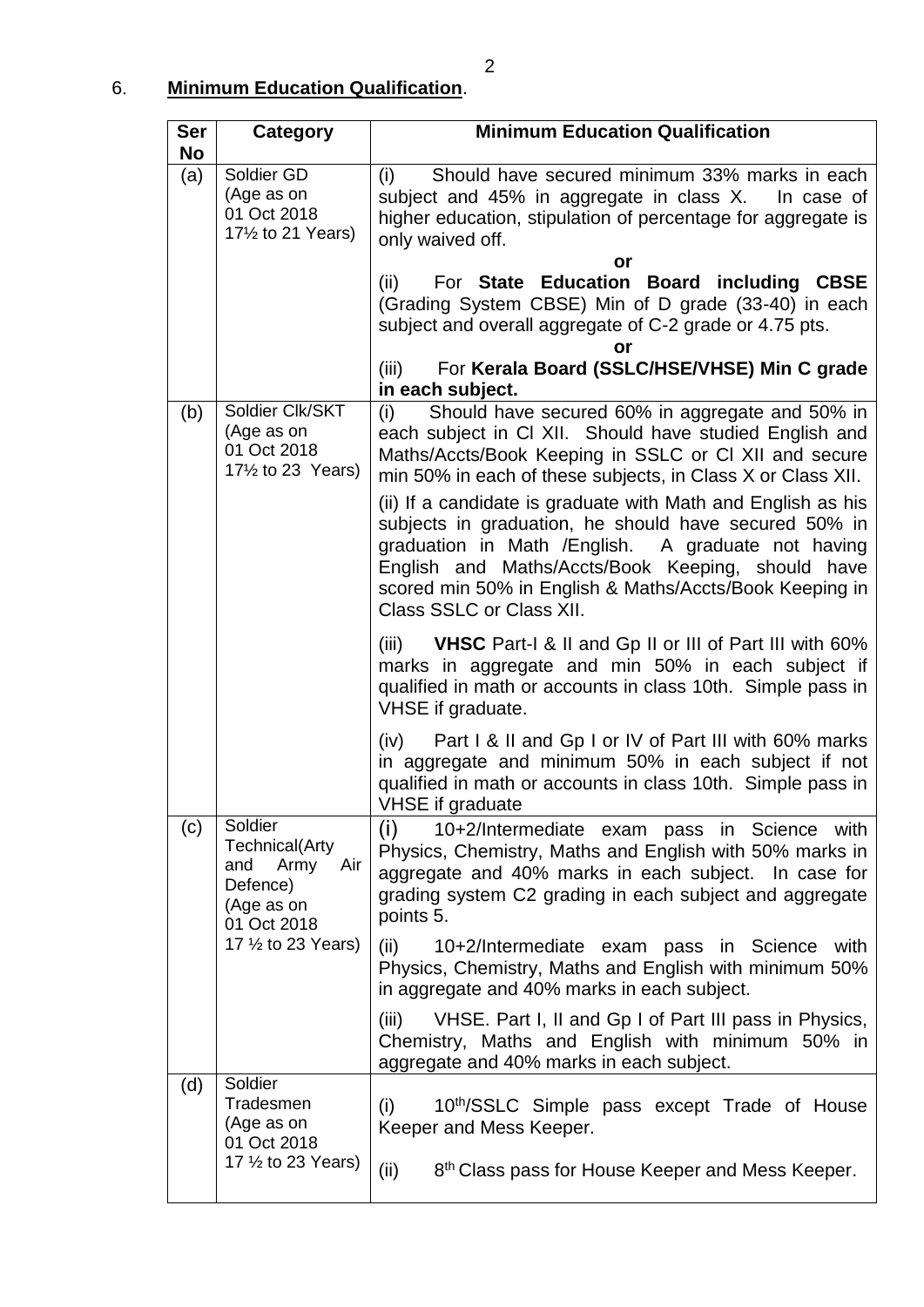7. **Age Limit** The age limit of a candidate as per trade/cat should be as under on 01 Oct 2018: -

| <b>Ser</b><br><b>No</b> | Category/Trade                                                                        | <b>Age Limit</b>         | Date of birth should be<br>between given below |
|-------------------------|---------------------------------------------------------------------------------------|--------------------------|------------------------------------------------|
| (a)                     | <b>Soldier General Duty</b>                                                           | $17\frac{1}{2}$ - 21 Yrs | 01 Oct 1997 to 01 Apr 2001                     |
| (b)                     | Soldier Clk/SKT, Soldier<br>Tech(Arty and Army Air<br>Defence) & Soldier<br>Tradesmen | $17\frac{1}{2}$ - 23Yrs  | 01 Oct 1995 to 01 Apr 2001                     |

8. **Physical Fitness Test.** Candidates are advised to prepare themselves for under mentioned Physical tests: -

(a) 1**.6 km Run**. System of awarding marks in this test are as under: -

| Ser<br><b>No</b> | Time                                  | <b>Marks</b>    | Group   |
|------------------|---------------------------------------|-----------------|---------|
| <b>All Cat</b>   |                                       |                 |         |
|                  | Less than & up to 5 Mins 30 Secs      | 60 Marks   I Gp |         |
| (ii)             | From 5 Mins 31 Secs to 5 Mins 45 Secs | 48 Marks        | l II Gp |

(b) **Pull Ups Chin Touch on Beam (Under Grip)**. The marks for pull ups on beam will be awarded as under: -

| Ser   | No of Pull Ups | <b>Marks</b> |
|-------|----------------|--------------|
| No    |                |              |
| (i)   | 06             | 16           |
| (iii) | 07             | 21           |
| (iii) | 08             | 27           |
| (iv)  | 09             | 33           |
| (v)   | 10             | 40           |

(c) **9" Ditch**. Mandatory for candidates to qualify, no marks will be awarded.

(d) **Zig- Zag Balance**. Mandatory for candidates to qualify, no marks will be awarded.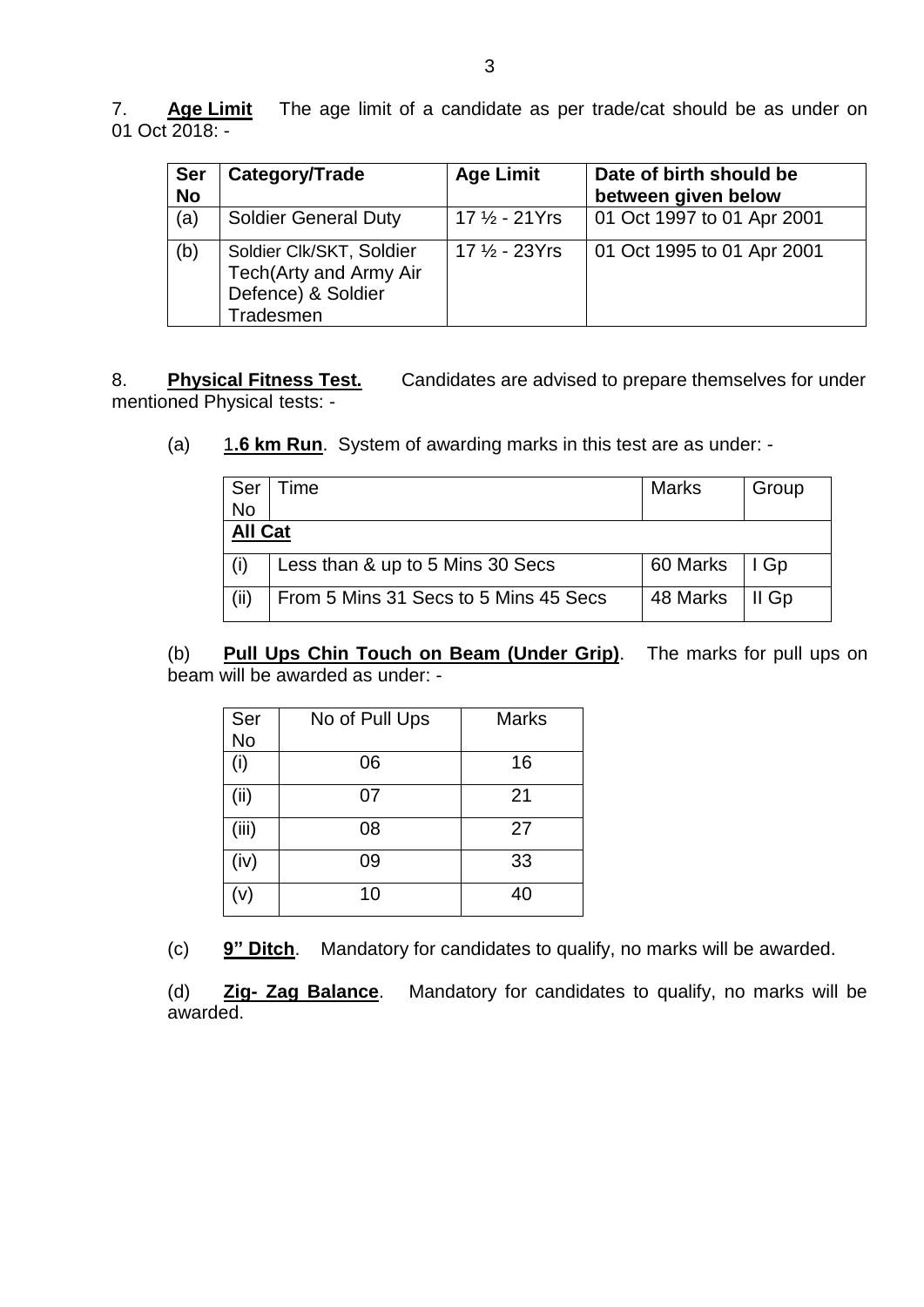# 9. **Physical Measurement Test for Different Trades are as under**: -

| <b>Ser</b><br><b>No</b> | Category                    | Ht<br>in<br>cms | Wt in<br>kgs | <b>Chest in</b><br>cms |
|-------------------------|-----------------------------|-----------------|--------------|------------------------|
| (i)                     | <b>Soldier General Duty</b> | 166             | 50           | 77/82                  |
| (ii)                    | Soldier Clk/SKT             | 162             | 50           | 77/82                  |
| (iii)                   | Soldier Technical (Arty &   | 165             | 50           | 77/82                  |
|                         | Army Air Defence)           |                 |              |                        |
| (iv)                    | Soldier Tradesmen           | 166             | 50           | 77/82                  |

# 10. **Documents Required**.

(a) Three photocopies of SSLC /PUC/10+2/Intermediate/Diploma /Graduation certificate.

(b) Affidavit on Rs 10/- Non-Judicial Stamp paper in English from all candidates as per performa attached.

)c( **Fifteen copies of latest passport size colour photographs**. (Polaroid camera photos and Computer photos will not be accepted)

(d) **Nativity/Permanent Residence certificate** and **Caste Certificate** from Tehsildar/Deputy Commissioner in original in English. Full name and designation of the officer issuing certificate must be recorded legibly. Certificates in Malayalam will not be accepted. Format for nativity certificate attached.

(e) Character certificate from Village Officer/Local police officer/School/College Principal in original (certificate valid for a period of six month).

(f) Relationship certificate in original issued from respective records office printed on a paper with a WATER MARKS with combined photograph of candidates with relationship of Sons of ex-servicemen, serving personnel and war widows etc. Signing authority should mention his Personal No, Rank and Name in signature block. In addition, the candidate will also submit an affidavit duly affixed with joint photograph stating the relationship affirmed before 1<sup>st</sup> class Judicial Magistrate or Notary. Format of relationship certificate and affidavit is attached.

(g) NCC A, B & C cert in ORIGINAL in case of NCC candidates.

(h) State level and above Sports certificates issued from Govt Federations/ SAI/University & should be within 2 years from the date of screening and should have attained 1<sup>st</sup> or 2<sup>nd</sup> position.

(j) Photocopy of PAN Card and Aadhar Card.

(k) Pre-Police verification (**name of police station will be clearly reflected for verification of candidates)** 

(l) Three Xerox copies of all the above documents are required duly attested.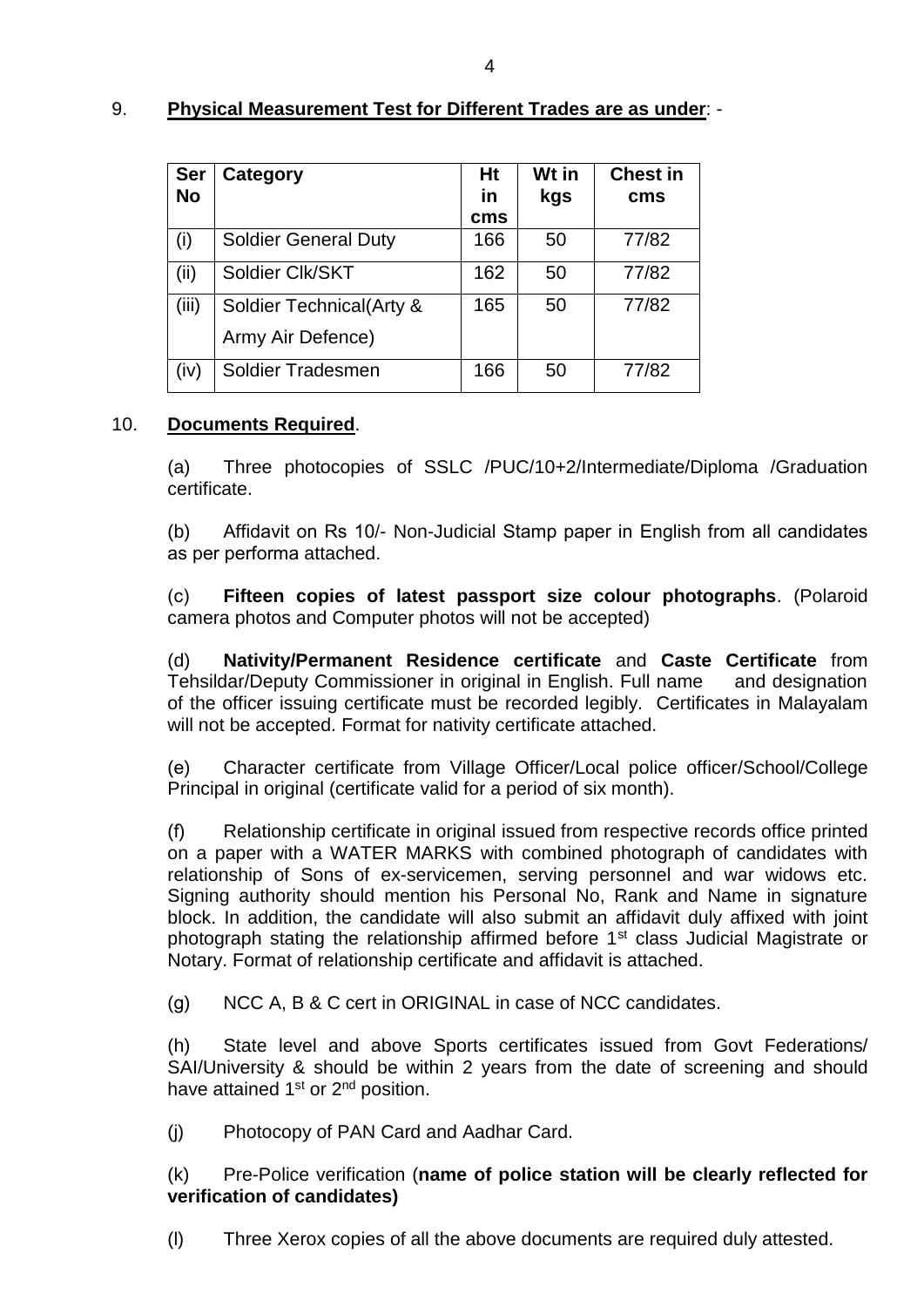**Note**: -

(i) All signatures in respective documents will have full name, designation of the officer signing along with date as well as the official round stamp in English/Hindi.

(ii) Army enrolment being a Central Govt organization, all documents are required in Hindi or English language.

11. **Medical Acceptability for Recruitment of Candidates with Tattoos**. Permanentbody tattoos are only permitted on inner face of forearms i.e. from inside of elbow to the wrist and on the reverse side of palm/back (dorsal) side of hand. **Permanent body tattoos on any other part of the body is not acceptable and candidate will be barred from further selection.** Tribes with tattoo marks on the face of body as per their existing custom and traditions will be permitted on case to case basis.

12. **Written Exam**. Common Entrance Exam (CEE) will be held at ARO Trivandrum as per date and time specified on Admit Card issued after successful completion of medical tests.

13. **Restriction on Fundamental Rights**. All candidates are informed that there are certain restrictions on Fundamental Rights of candidates joining Indian Army due to national security issues.

14. **Producing Fake Documents & Giving False Information**. Producing fake documents and giving false information will termination of your service despite of any number of years of service you may render.

15. For further details contact **IVRS No- 08025599290** between 0800 hours to 1600 hours daily or mail us to myoffice@gov.in.

……………......…………………………………………………………………….....................……

16. **Candidates may be randomly checked for use of drugs**.

5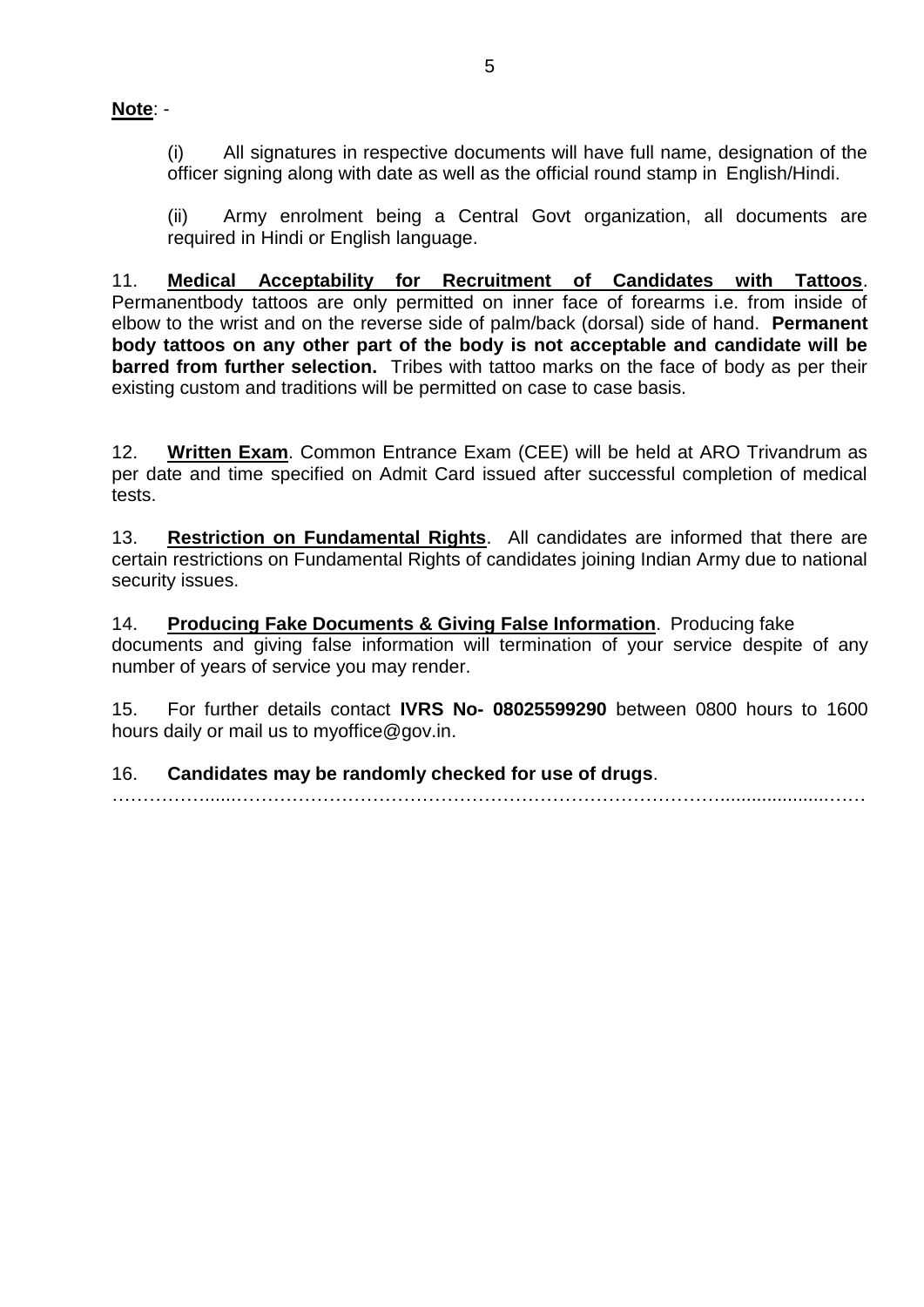# **INSTRUCTION FOR REGISTRATION AND SUBMISSION OF APPLICATION (JCOs/OR ENROLMENT) - ON LINE**

1. Candidate to open [www.joinindianarmy.nic.in](http://www.joinindianarmy.nic.in/) and Click on **Apply / Login** link in JCO/OR enrolment.

2. Registration page will open. If registered earlier, enter username and password to login else click on **REGISTRATION** button for new registration.

3. An instruction page will open. Read the instruction and click on **CONTINUE** button.

4. For registration as a candidate fill up Personal details, Education details, E-mail ID, valid Mobile Number, Suitable password and **Save**.

5. A One Time Password (OTP) will be sent on e-mail ID and Mob No. Enter OTP and click on **SUBMIT** button.

6. Candidate will be directed to eligibility page. Candidate to checkARO linking with District and Tehsil, Height, Date of Birth i.e. Age, Marital Status and Special Category, if any for correctness.

7. Click on **CHECK ELIGIBILITY** button.

8. Check and validate eligible categories as per qualification and click on relevant **APPLY** button.

9. A webpage with detailed instructions will open. Click on **CONTINUE** button.

10. JCO/OR Application form will open up having following menus: -

| Instruction   Personal |                       | Communication | <b>Details   Education Details</b> |
|------------------------|-----------------------|---------------|------------------------------------|
|                        | Information   Details |               |                                    |

11. Click on Personal information fill up personal details. Upload of photograph and signature is optional. Click on **SAVE & CONTINUE** button.

12. Click on communication details and fill up permanent and correspondence address. Click on **SAVE & CONTINUE** button.

13. Click on **DETAILS** and fill up Category, Sports Level Achieved / Sports Achievements, NCC Qualification and Special Category, if any.

14. Click **SAVE & CONTINUE** button.

15. Click on **EDUCATIONAL DETAILS** and fill up the data.

16. Click on **ADD** button. On clicking **ADD** button, updated education details will appear in a table along with **SAVE & SUBMIT** button.

17. Click on **SAVE & SUBMIT** button. A page will open with Roll No of candidate. Candidate to note it down for future reference as it will be used for tracking application.

18. Candidate will login again 10-15 days prior to rally for Admit Card. Take a printout of Admit Card with details of reporting date and venue.

19. Candidate can also check profile from my Profile in dashboard menu.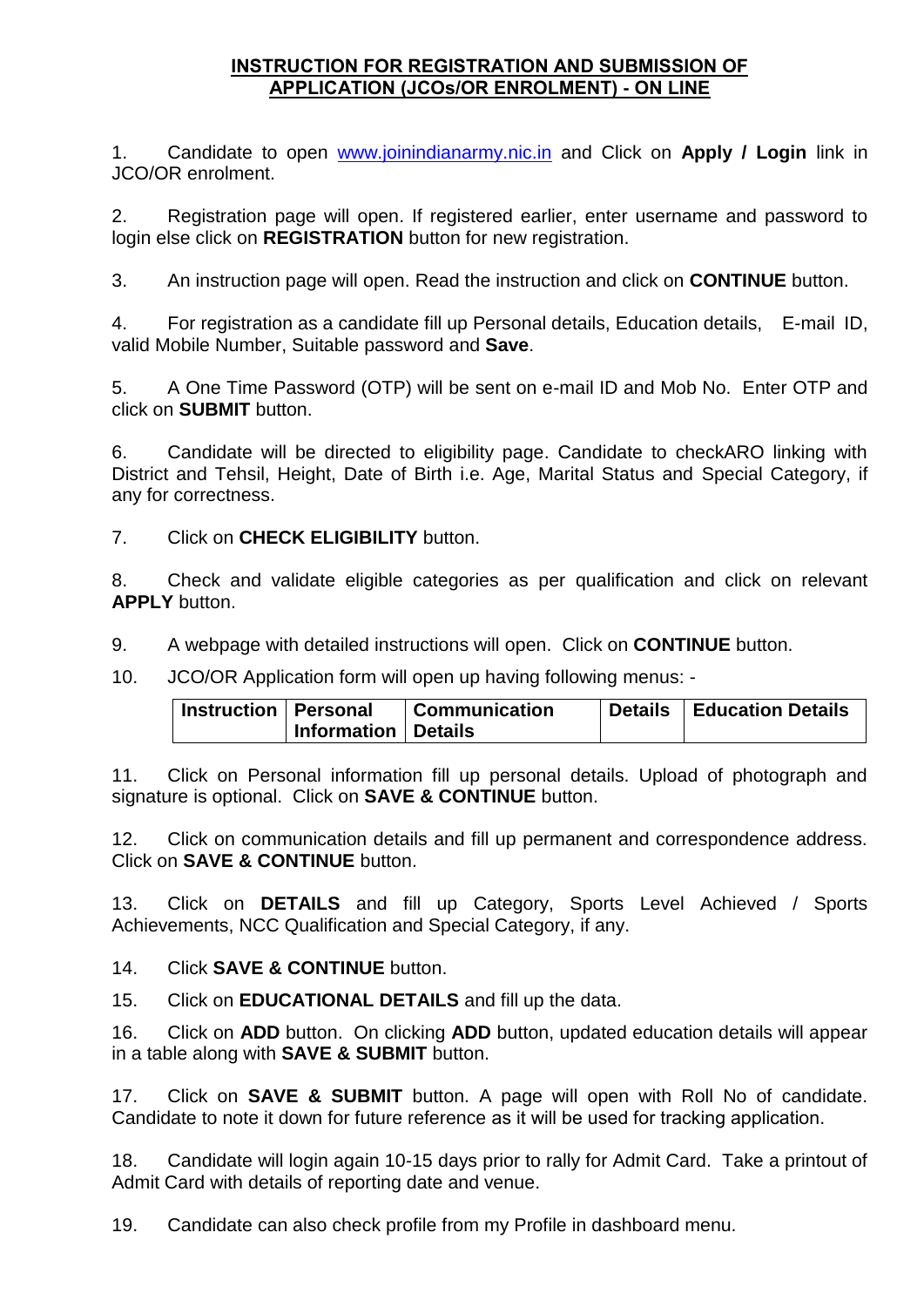20. Incase of any query of issues faced while registering and applying online, please send all relevant details and snapshots, wherever applicable to [wm.joinindianarmy@gov.in](mailto:wm.joinindianarmy@gov.in) [\(mailto:wm:joinindianarmy@gov.in\)](mailto:wm:joinindianarmy@gov.in).

- 21. Paste latest photo on admit card.
- 22. Report to rally location on scheduled date and time.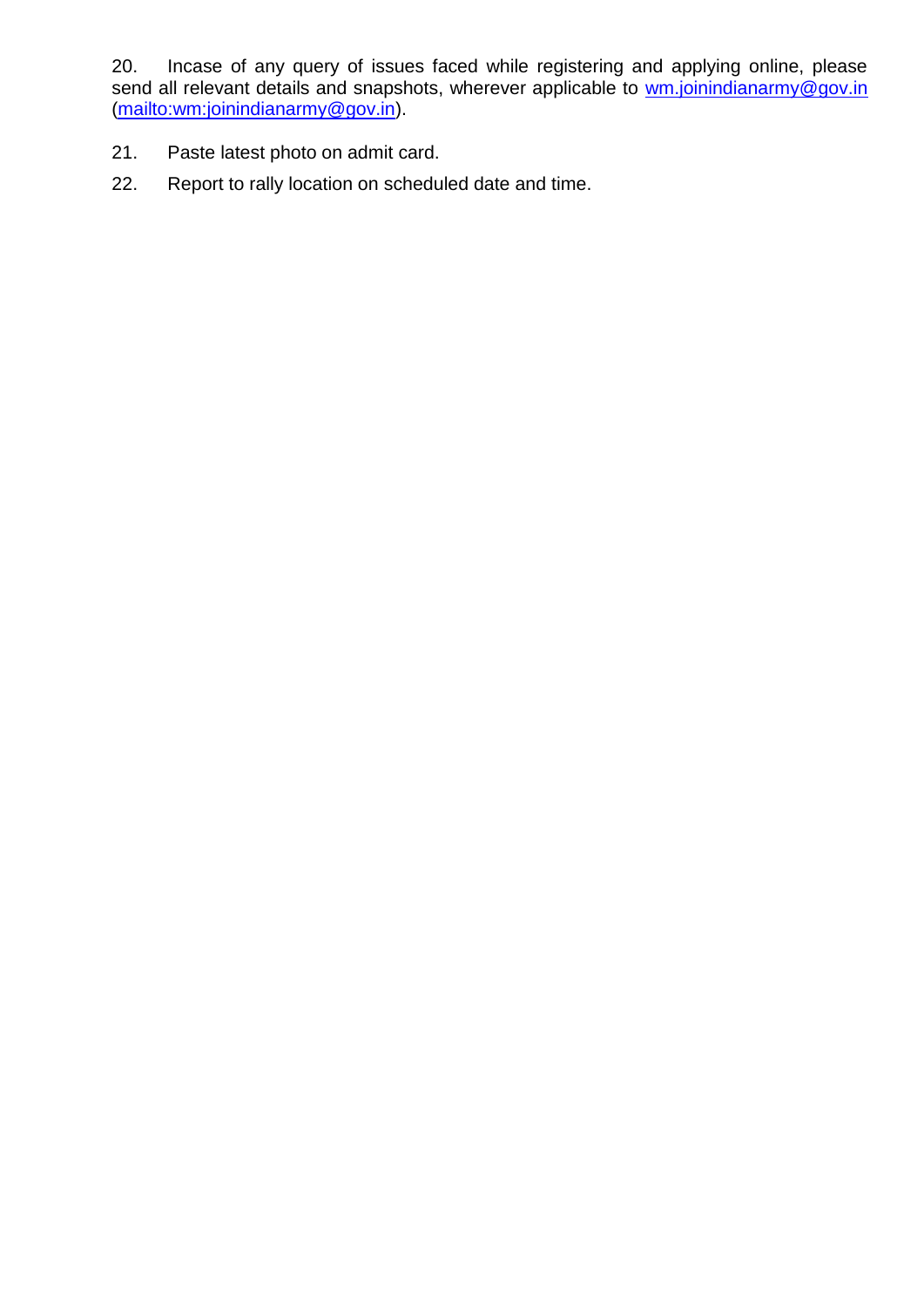# **ADVISORY**

1. There are No fees charged for recruitment in Indian Army.

2. No application is required for this recruitment rally, your admit card is the only valid document to attend Rally.

3. Admit card can be downloaded if you enter your Aadhar number.

4. **Candidates are advised to report to the rally site strictly as per programme given on the Admit Card to avoid overcrowding at rally site.**Candidate will not be allowed to take part in the rally if reported on wrong date.

5. Indian Army's recruitment process is a **fair, transparent and fully automated**.No one can help you in physical, written or medical examinations. Only your own hard work, fitness and performance in the screening tests and CEE will help you to join Indian Army.

6. **Beware of touts.**Do not pay money to any individual/ institute/ organization/ agent / tout, who claims that they can 'HELP' you get recruited. Such claims are false.They do not have any role and influence in recruitment.

7. Please report to nearest police authorities if approached by anyone with promise/ assurance of selection into the Army by paying any amount.

8. Do not handover your original education certificates/other documents to individual/ institute/ organization/ agent / tout.

9. Candidates to be self-contained for food and water on rally day, during documentation, the day of screening and the days of medical examination. No candidate will be allowed to go out of the rally ground during the documentation/screening/medical tests. **No TA/DA or their expenses are admissible.** 

10. Please carry your original documents at all times.Your original documents will be checked before each step of the recruitment process. If original documents are not found your candidature is liable to be cancelled at any Stage.

11. Candidates are advised to take care of their documents/belongings against theft/loss during rally. Army and ARO Trivandrum will not be responsible for any loss.

12. Candidates are advised to get their ear wax cleaned prior to attending rally.

13. Candidate are advised to view the film on "Recruitment Procedure at a Rally Site" on You Tube (Join Indian Army, be a winner of life) prior to reporting for rally.

14. We subscribe to **'Swach Bharat Abhiyan'**, candidates are advised to keep the rally site and accommodation areas clean during the rally.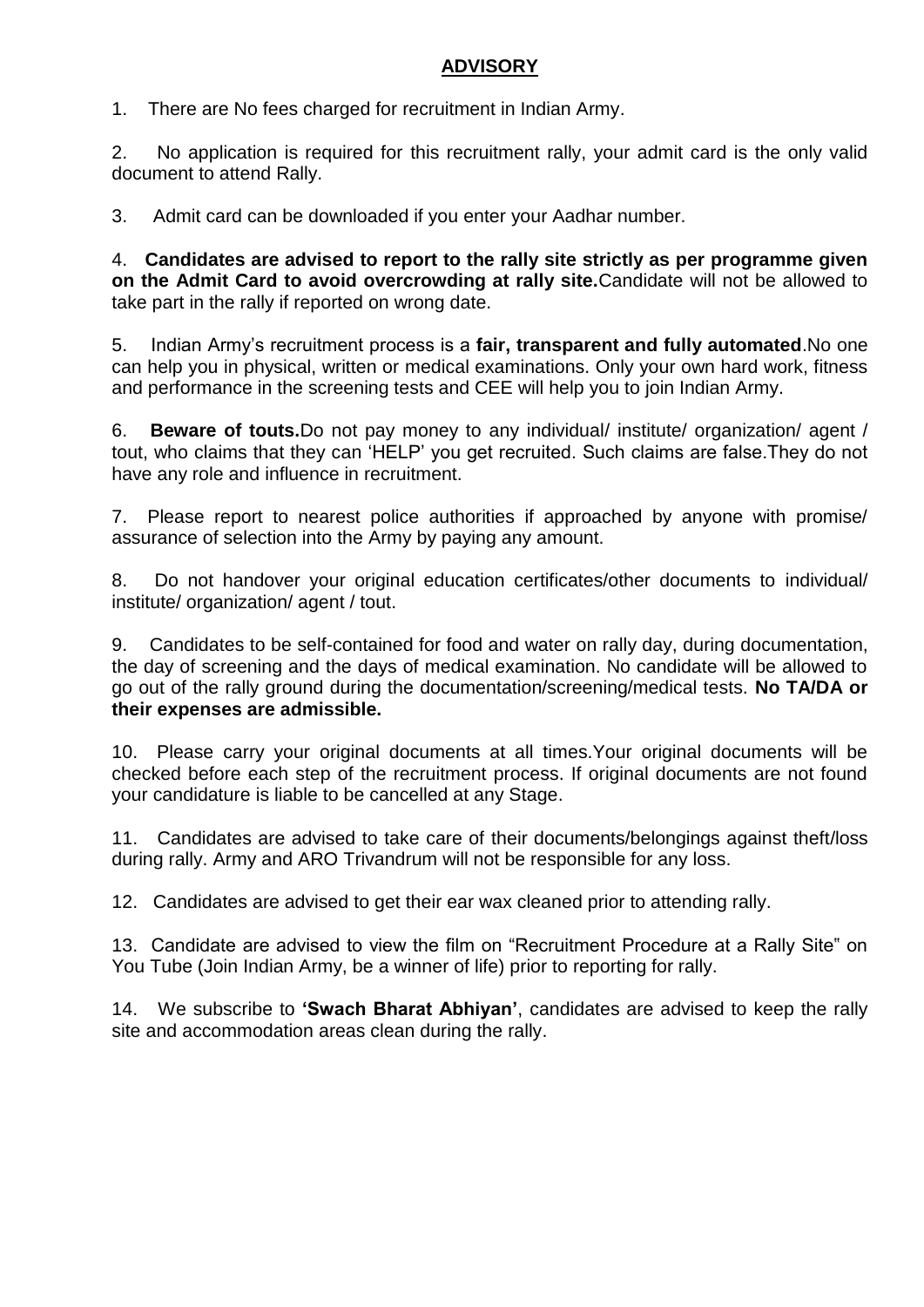# **WARNING / CAUTION**

1. Eligibility criteria may change without notice. Candidates are advised to keep themselves updated with details viz. Eligibility Conditions, Venue, Date etc.

2. All rights are reserved with this ARO regarding cancellation of candidature at any stage during the entire selection process.

3. Candidates are to appear for the rally at their own risk.Army or ARO Trivandrum will not be responsible for any loss to documents, loss of limb or life or any injuries or any type of mis-happening to the candidate during the conduct of the rally. No compensation will be provided by Army or ARO Trivandrum.

4. Candidates reporting without complete and correct documents will not be allowed to appear for recruitment test.

5. Candidates will **not be allowed to change their trade** once they have exercised their option and undergone the physical tests.

6. Possession/use of mobile phones by the candidate within the rally ground will lead to disqualification of his candidature.

7. Candidates whoare found using dope/drug for enhancing physical performance during recruitment rally are liable to be declared unfit. Army will not be responsible for any mishappening during the run/other physical test due to consumption of drugs.

# **WARNING**

Candidates are liable to be screened for use of physical performance enhancing drugs during recruitment rally.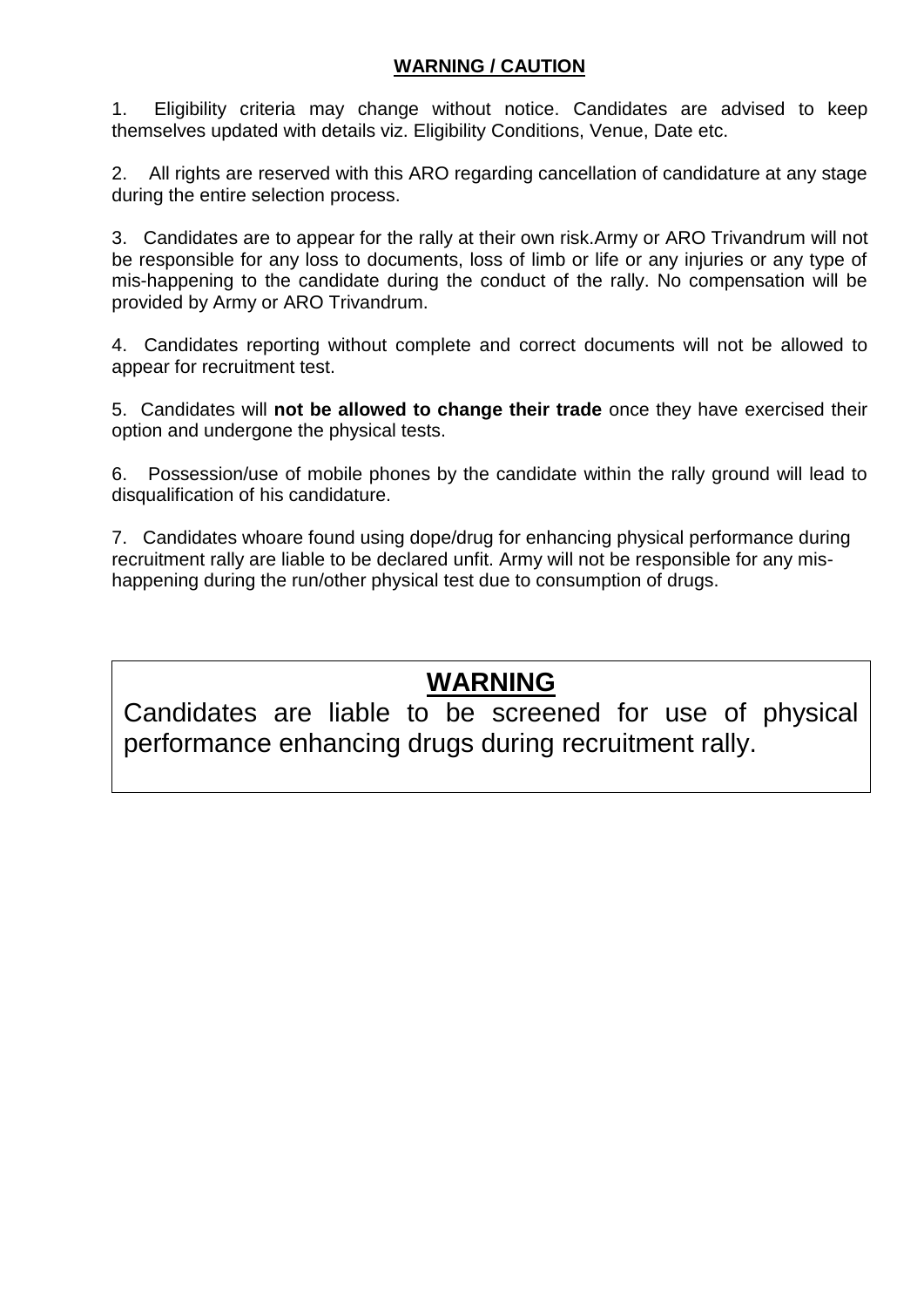### **NON JUDICIAL STAMP PAPER (Suggested Format For Affidavit)**

Passport size photo 3.5 x 4.5 cm

|     |             | enrolmentin Army solemnly affirm & state the following in my respect:-                                                                    |  |  |  |                                                          |                                                                      |
|-----|-------------|-------------------------------------------------------------------------------------------------------------------------------------------|--|--|--|----------------------------------------------------------|----------------------------------------------------------------------|
| (a) |             | I belong to the following Caste/ Religion:-                                                                                               |  |  |  |                                                          |                                                                      |
|     |             |                                                                                                                                           |  |  |  |                                                          |                                                                      |
| (b) |             | My Residential Address are as under:-                                                                                                     |  |  |  |                                                          |                                                                      |
|     | (i)         |                                                                                                                                           |  |  |  | Permanent Address (Address as per Nativity Certificate). |                                                                      |
|     |             |                                                                                                                                           |  |  |  |                                                          |                                                                      |
|     |             | Village/Mohalla _________ Tehsil ____________ Distt _______ State _____                                                                   |  |  |  |                                                          |                                                                      |
|     | (ii)        | <b>Postal Address.</b>                                                                                                                    |  |  |  |                                                          |                                                                      |
|     |             | Father's Name _______________________House No __________________________________                                                          |  |  |  |                                                          |                                                                      |
|     |             | Village/Mohalla _________ Tehsil _____________Distt _______ State _____                                                                   |  |  |  |                                                          |                                                                      |
| (c) |             | I am married/ umarried.                                                                                                                   |  |  |  |                                                          |                                                                      |
| (d) |             | I hereby certify that I am not involved in any civil/criminal case                                                                        |  |  |  |                                                          |                                                                      |
|     |             | 0R<br>Following court cases /FIR are pending against me :-                                                                                |  |  |  |                                                          |                                                                      |
|     | (i)<br>(ii) |                                                                                                                                           |  |  |  |                                                          |                                                                      |
| (e) |             | <b>Consent Cert.</b> I am below 18 years and my parents give their consent, for attending<br>the Army Rectruitment Rally. (if applicable) |  |  |  |                                                          |                                                                      |
|     |             |                                                                                                                                           |  |  |  |                                                          |                                                                      |
| (f) |             |                                                                                                                                           |  |  |  |                                                          | I am authorised to attend UHQ rally because I am son / brother of No |

 $(g)$  I hereby certify that I son of No  $\blacksquare$  Name  $\blacksquare$  Regt is eligible for claiming bonus mks as none of my brothers have been enrolled in Army earlier / I am not eligible to claim bonus mks (cut whichever is not applicable).

6. I give an undertaking that all documents submitted by me are correct. All documents issued by Govt org/offices have been signed by authorized designated and government officials. If any document at any stage is found to be fake, I am aware that I will be dismissed from service and FIR will be lodged against me.

### **Signature of Notary Signature of candidate**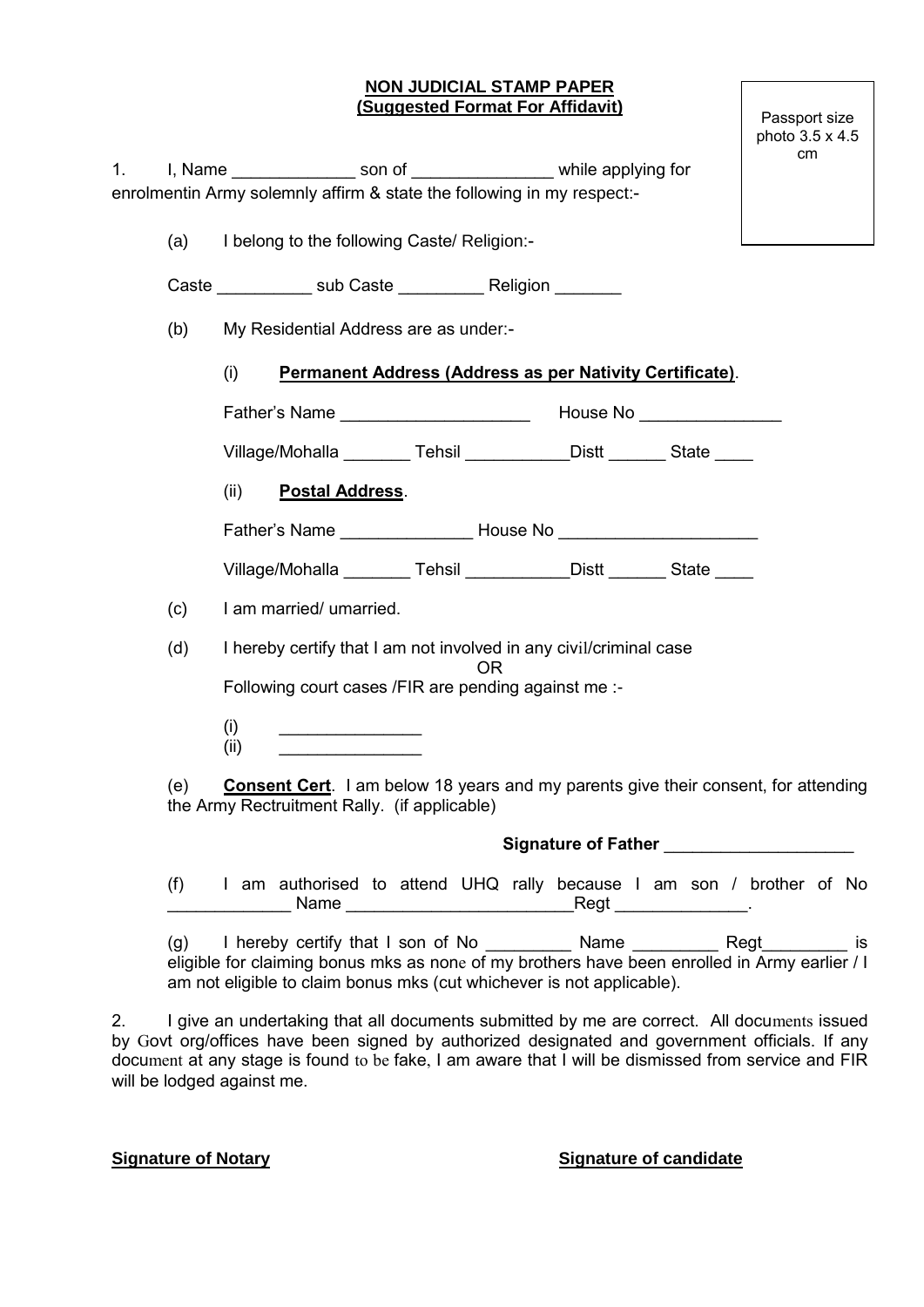# **FORMAT FOR RELATIONSHIP CERTIFICATE**

|                  |                                               | 1. Certified that ______________________ (Name), Father Name ___________________,<br>Mother name _____________________________ (in case of brother) whose date of birth is |
|------------------|-----------------------------------------------|----------------------------------------------------------------------------------------------------------------------------------------------------------------------------|
|                  | and unit) as recorded in his service records. |                                                                                                                                                                            |
|                  |                                               |                                                                                                                                                                            |
| is as follows: - |                                               | 3. Address of the Serviceman/ Ex-Serviceman/War Widow/Widow as per records held                                                                                            |
| <b>Dormanont</b> |                                               |                                                                                                                                                                            |

# **Permanent**

\_\_\_\_\_\_\_\_\_\_\_\_\_\_\_\_\_\_\_\_\_ \_\_\_\_\_\_\_\_\_\_\_\_\_\_\_\_\_\_\_\_\_ \_\_\_\_\_\_\_\_\_\_\_\_\_\_\_\_\_\_\_\_\_

4. The relationship certificate has also been issued to another son/brother of the servicemen/Ex-servicemen/War Widow/Widow named \_\_\_\_\_\_\_\_\_\_\_\_\_\_\_\_\_\_\_\_\_\_\_\_\_\_\_\_\_\_\_\_\_

# OR

The relationship certificate has not been issued to any other son/brother of the Serviceman/Ex-serviceman/ War Widow/ Widow.

5. Another son/brother of Servicemen/ Ex-Servicemen (as per details given at Para 1 above) has already been enrolled and the details are as under: -

(a) Name of son/Brother  $\blacksquare$ 

(b) Date of enrolment

- (i) Regt/Corps Trg Centre
- (ii) Date of enrolment

Station: (Office Seal) Signature of CRO/SRO \_\_\_\_\_\_\_\_\_ Name of Offr: Dated: 2008. The contract of the contract of the Rank  $\sim$  2011. The contract of the contract of the contract of the contract of the contract of the contract of the contract of the contract of the contract of the contract Personal No : \_\_\_\_\_\_\_\_\_\_\_\_\_\_\_\_ Appt : \_\_\_\_\_\_\_\_\_\_\_\_\_\_\_\_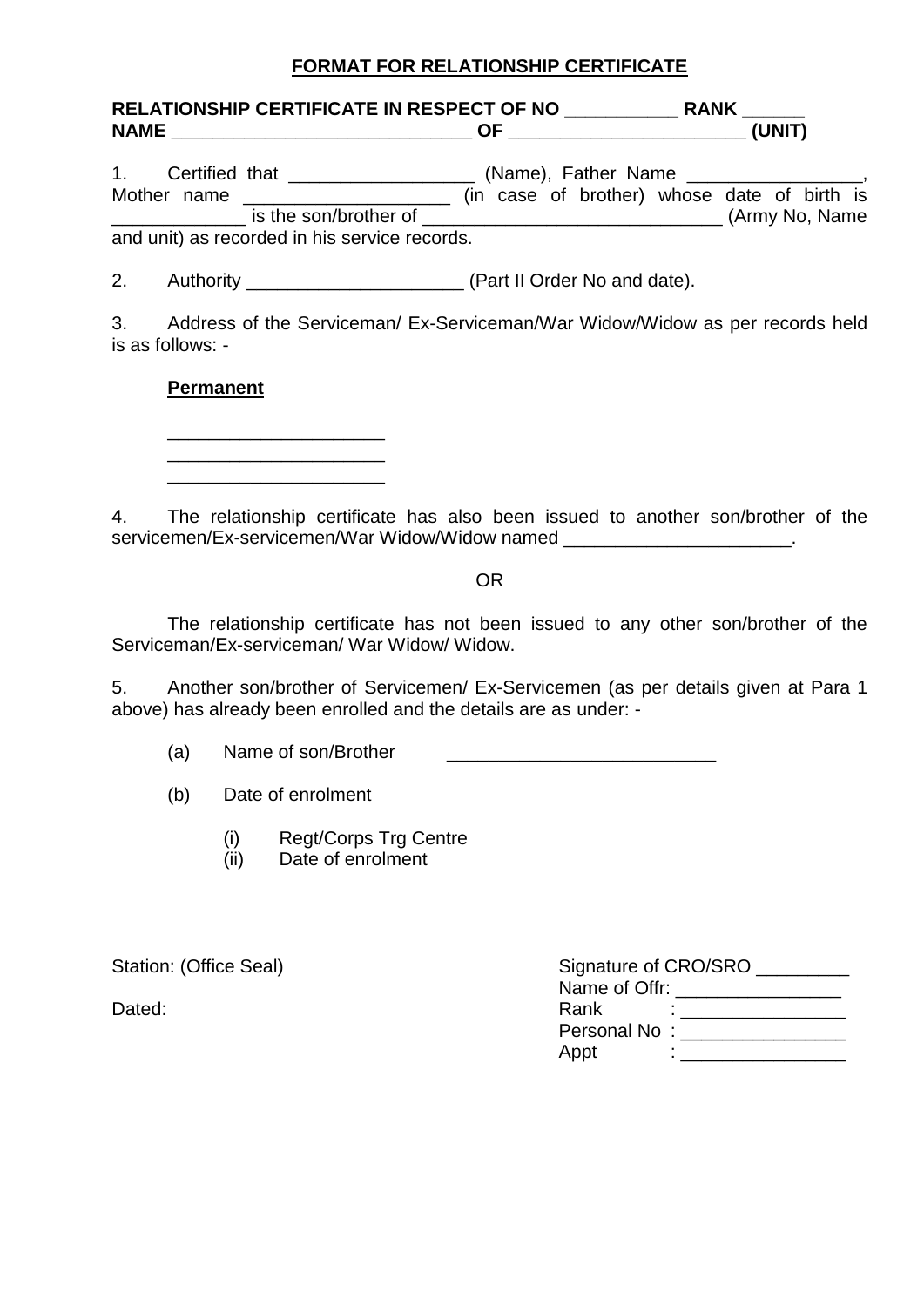# **FORMAT FOR AFFIDAVIT**

Joint Photographs of Candidate with Father/Mother/Brother Self Attested By Father/Mother/Brother (As The Case May Be)

| 1. I, No _______________                                                               |                                                  |  |  |
|----------------------------------------------------------------------------------------|--------------------------------------------------|--|--|
| (Unit) ____________________________                                                    | hereby declare that (Candidates Name)            |  |  |
|                                                                                        | S/o (Father name) ______________________ (mother |  |  |
| Name) ___________________ (in case of brother) whose photograph is affixed above is my |                                                  |  |  |
| son/real brother.                                                                      |                                                  |  |  |
|                                                                                        |                                                  |  |  |

2. Date of birth (Candidate's Name) **confirmation** is \_\_\_\_\_\_\_\_\_\_\_\_\_\_\_ as per the birth certificate No \_\_\_\_\_\_\_\_\_\_\_\_\_\_\_\_\_\_\_\_\_ issued by \_\_\_\_\_\_\_\_\_\_\_\_\_\_\_\_\_\_\_ (issuing authority) and as recorded in the Matriculation Certificate No \_\_\_\_\_\_\_\_\_\_\_\_\_\_\_\_\_\_ issued by \_\_\_\_\_\_\_\_\_\_\_\_ Education Board.

3. I undertake that I am liable to be punished under Army act if the declaration made by me at paragraph 1 and 2 above are found to be incorrect/false at any stage.

Date: (\_\_\_\_\_\_\_\_\_\_\_\_\_\_\_\_\_\_\_\_\_\_\_\_\_\_\_\_\_\_\_) (Signature of serving soldier/Ex-serviceman) (Army No, Rank, Name and unit)